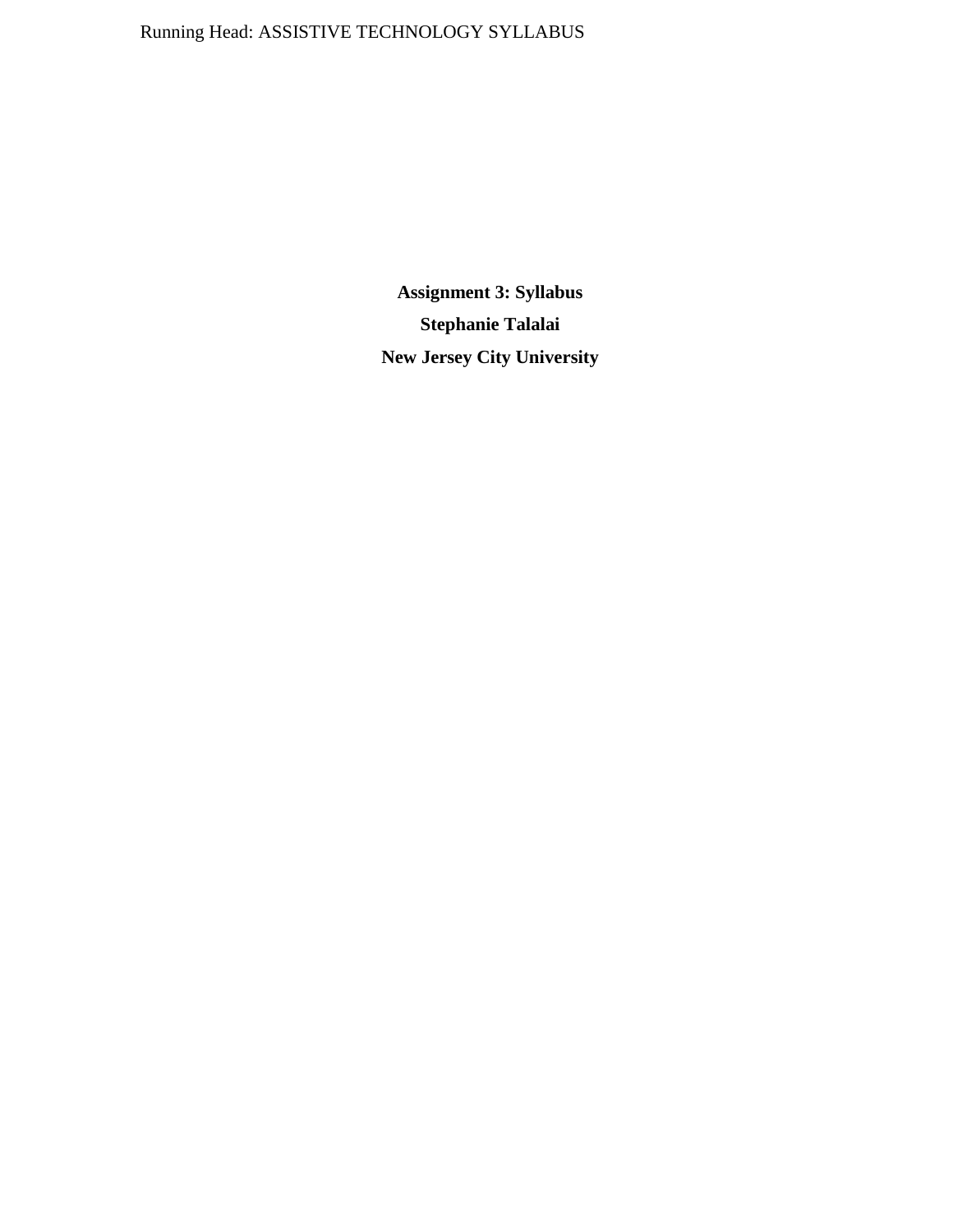#### **ASHMALL UNIVERSITY**

#### **Department of Special Education**

#### **SPEC 329 Technology Applications for Special Educators**

#### **Fall 2017**

This course is designed to familiarize the teacher candidate with the many and varied uses of educational and assistive technology in Special Education. Topics will include: how to apply universal design for learning and differentiated instruction to lesson planning; technology supports for reading and writing; technology supports for math and communication; alternate computer access; assistive technology decision making; and assistive technology assessment and evaluation.

| <b>Professor:</b>       | Dr. Stephanie Talalai                                                                                                     |
|-------------------------|---------------------------------------------------------------------------------------------------------------------------|
| <b>Phone:</b>           | 800-555-1212                                                                                                              |
| E-Mail:                 | stalalai@ashmall.edu                                                                                                      |
| <b>Office Location:</b> | Department of Special Education, Room 303                                                                                 |
| <b>Office Hours:</b>    | On Campus:<br>Tuesday 9:00-11:00,<br>Thursday $1:00-3:00$ or by appointment                                               |
| <b>Class Location:</b>  | 50% in-person, Harrington Hall, Computer Lab<br>Room 205<br>50% online via Blackboard<br>*Please refer to course schedule |
| <b>Credits:</b>         | 3                                                                                                                         |

#### **Required Text**

Dell, A. G., Newton, D. A., & Petroff, J. G. (2016). *Assistive technology in the classroom: Enhancing the school experiences of students with disabilities*. Boston: Pearson.

Additional readings and materials will be provided by the instructor.

#### **Course Objectives:**

At the end of the semester, students should be able to:

- A. Define assistive technology.
- B. Demonstrate an understanding and the pedagogical uses of the various technologies available to students with disabilities.
- C. Articulate the concepts of universal design and differentiated instruction.
- D. Research and implement a technological solution for a specific disability or learning difficulty.
- E. Evaluate assistive technology software applications for enhancing instruction.
- F. Develop an assistive technology plan utilizing the SETT Framework for decisionmaking.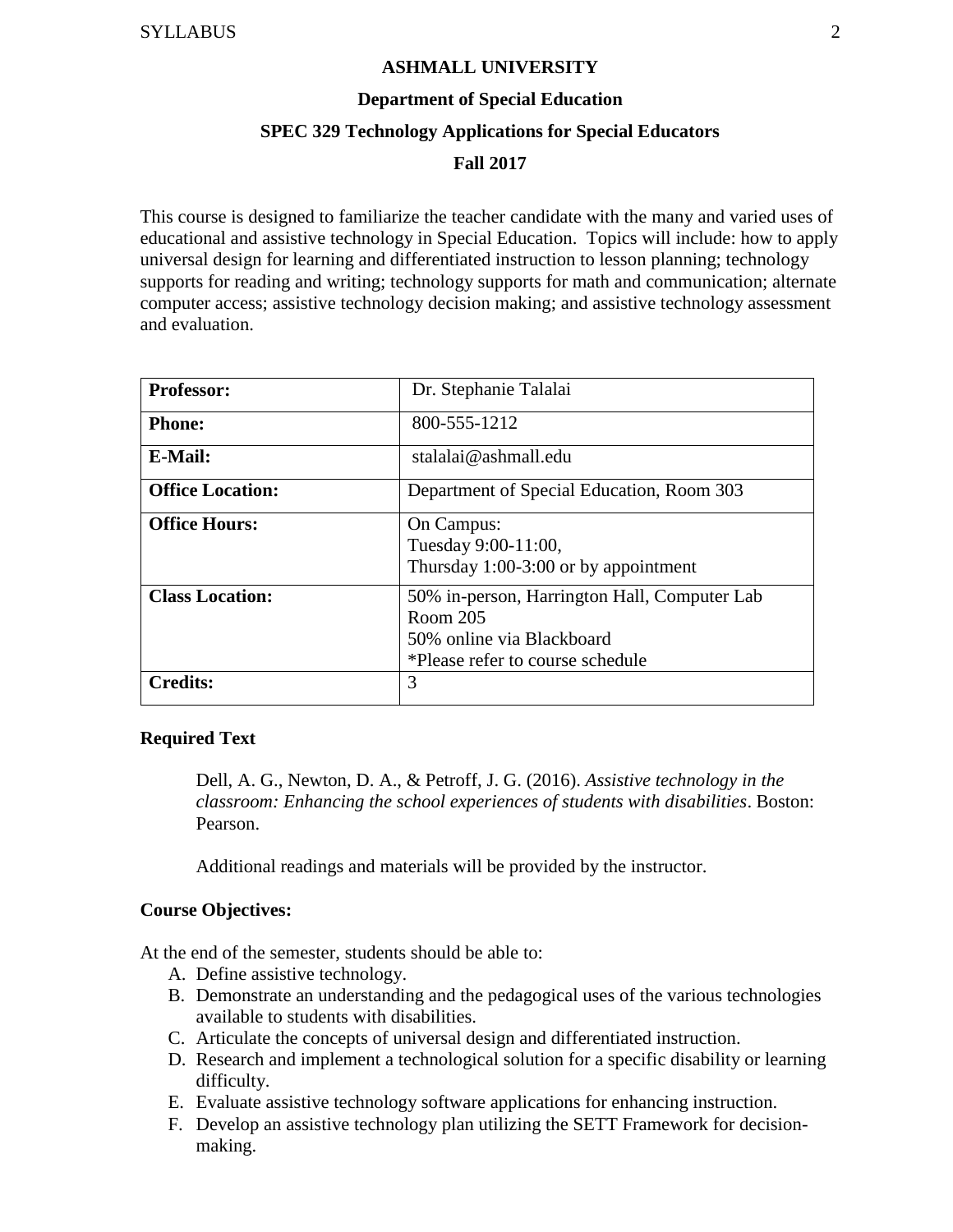## **Course Requirements:**

- Attendance and participation are mandatory components of this course. You are required to participate in weekly discussions via Blackboard and attend all classes that meet on campus. More than one missed on campus class will result in a 10-point deduction from your final grade. Blackboard discussion posts are monitored and calculated by the instructor.
- Students are expected to complete all readings before class to facilitate deep and meaningful discussions.
- All assignments must be submitted by the due dates posted. There is no penalty for submitting work early. However, assignments will not be accepted after the scheduled due date and will receive a failing grade.
- All students are expected to have access to a computer with internet access and submit all work electronically.

## **Instructional Procedures:**

- Lecture
- Class Discussions and writing assignments
- Internet Research
- Cooperative Learning
- Field Experience Reports/ Presentations
- Demonstration

**We will be using Blackboard for this course. All readings, assignments, class discussions, and an electronic version of this syllabus can be found within our course content. Please log-in to [http://blackboard.njcu.edu](http://blackboard.njcu.edu/)**

# **Course Content:**

| Week | Date  | <b>Location</b> | <b>Topics</b>                                                                                                                                                                                                              | <b>Readings and Assignments</b>                                                                                                                                                                                                                                                                                                                                                                                                         |
|------|-------|-----------------|----------------------------------------------------------------------------------------------------------------------------------------------------------------------------------------------------------------------------|-----------------------------------------------------------------------------------------------------------------------------------------------------------------------------------------------------------------------------------------------------------------------------------------------------------------------------------------------------------------------------------------------------------------------------------------|
| 1    |       | In Class        | <b>Introduction to</b>                                                                                                                                                                                                     | Read Chapter 1                                                                                                                                                                                                                                                                                                                                                                                                                          |
|      | Sept. |                 | <b>Assistive Technology</b>                                                                                                                                                                                                |                                                                                                                                                                                                                                                                                                                                                                                                                                         |
|      | 5     |                 |                                                                                                                                                                                                                            | Watch:                                                                                                                                                                                                                                                                                                                                                                                                                                  |
|      |       |                 | <b>Review Syllabus</b><br>Introduce online<br>course components<br>and explore online<br>features<br>Define Assistive<br>$\bullet$<br>Technology (AT)<br>and discuss federal<br>laws<br>Discuss Lo-Tech to<br>High Tech AT | Microsoft 2014 Super Bowl<br><b>Commercial Empowering</b><br>https://youtu.be/O1xgdcUWHcI<br><b>Assistive Technology: Opening</b><br>Doors to Independence<br>https://youtu.be/x2G1U6U3zh8<br><b>Assistive Technology: Enabling</b><br>Dreams<br>https://youtu.be/rXxdxck8Gic<br>Discussion Post: Search low-tech assistive<br>technology on Pinterest and post an example<br>of a teacher created support. Why are these<br>important? |
|      |       |                 |                                                                                                                                                                                                                            |                                                                                                                                                                                                                                                                                                                                                                                                                                         |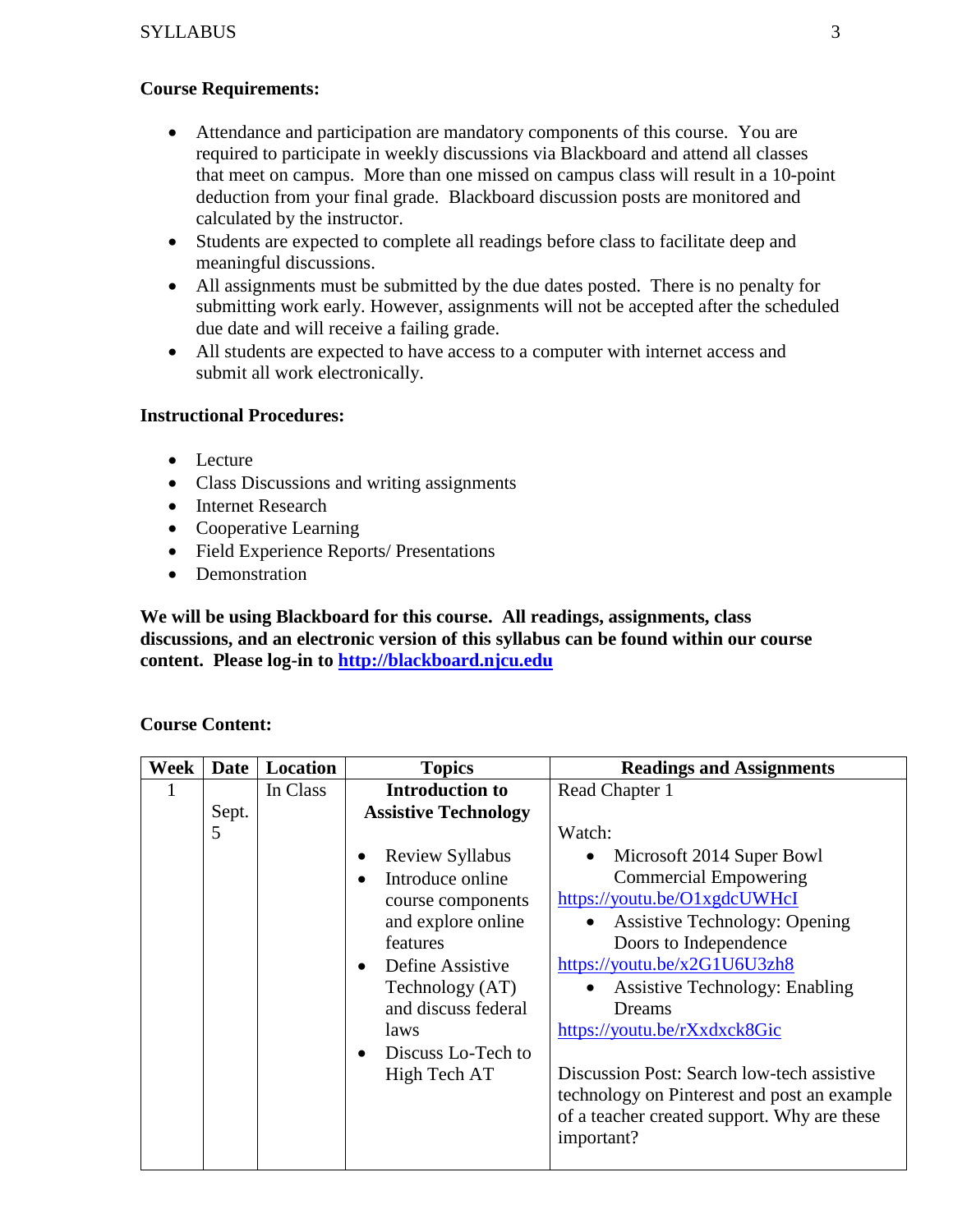| $\overline{2}$ | Sept.<br>12 | Online   | <b>Assistive Technology to</b><br><b>Support Writing</b><br>Identify tech<br>tools that support<br>the writing<br>process<br>Graphic<br>Organizers<br><b>Word Processing</b><br>Keyboarding<br>$\bullet$<br>Text to Speech<br><b>Word Prediction</b><br>Speech to Text<br>Note taking tools                                                                                                                                                      | Read Chapters 2 & 3<br>Watch:<br>Graphic organizing technology tools<br>https://youtu.be/JQjr3LK2yT4<br>Word Prediction software<br>https://youtu.be/D6i5CtPoGh0<br>Discussion Post: Explore this online graphic<br>organizer and post your creation. What are<br>the practical applications of graphic<br>organizers for students with learning<br>disabilities? http://popplet.com                                              |
|----------------|-------------|----------|--------------------------------------------------------------------------------------------------------------------------------------------------------------------------------------------------------------------------------------------------------------------------------------------------------------------------------------------------------------------------------------------------------------------------------------------------|-----------------------------------------------------------------------------------------------------------------------------------------------------------------------------------------------------------------------------------------------------------------------------------------------------------------------------------------------------------------------------------------------------------------------------------|
| 3              | Sept.<br>19 | In Class | <b>Assistive Technology to</b><br><b>Support Reading</b><br><b>Print Disabilities</b><br>Text to Speech<br>Accessible<br>Instructional<br>Materials<br>Audio Books and<br><b>Adapted Books</b><br><b>Web Browsers</b><br>that support<br>struggling<br>readers<br><b>Alternative Print</b><br>$\bullet$<br>formats<br>This week we will use<br>the computer lab to<br>explore and test<br>various reading and<br>writing support<br>applications | Read Chapters 2 & 3<br>Watch:<br>Technology for reading<br>https://youtu.be/9xM3lru9fDk<br><b>Bookshare Website Tour</b><br>https://youtu.be/G0RUvNRZl8w<br><b>Accessible Instructional Materials</b><br>https://youtu.be/HlExTwjD_yo<br>Explore:<br><b>Bookshare.org</b><br><b>Learning Ally</b><br><b>Project Gutenberg</b><br>Discussion Post: Explain the difference<br>between "learning to read" and "reading to<br>learn." |
| $\overline{4}$ | Sept.<br>26 | Online   | <b>Technology to Support</b><br><b>UDL</b> and<br><b>Differentiated</b><br><b>Instruction</b><br>Define UDL<br>Define<br>Differentiated<br>Instruction                                                                                                                                                                                                                                                                                           | Read Chapter 4<br>Watch:<br><b>UDL</b> at a Glance<br>https://youtu.be/bDvKnY0g6e4<br><b>UDL</b> Principles and Practice<br>https://youtu.be/pGLTJw0GSxk<br>Explore:                                                                                                                                                                                                                                                              |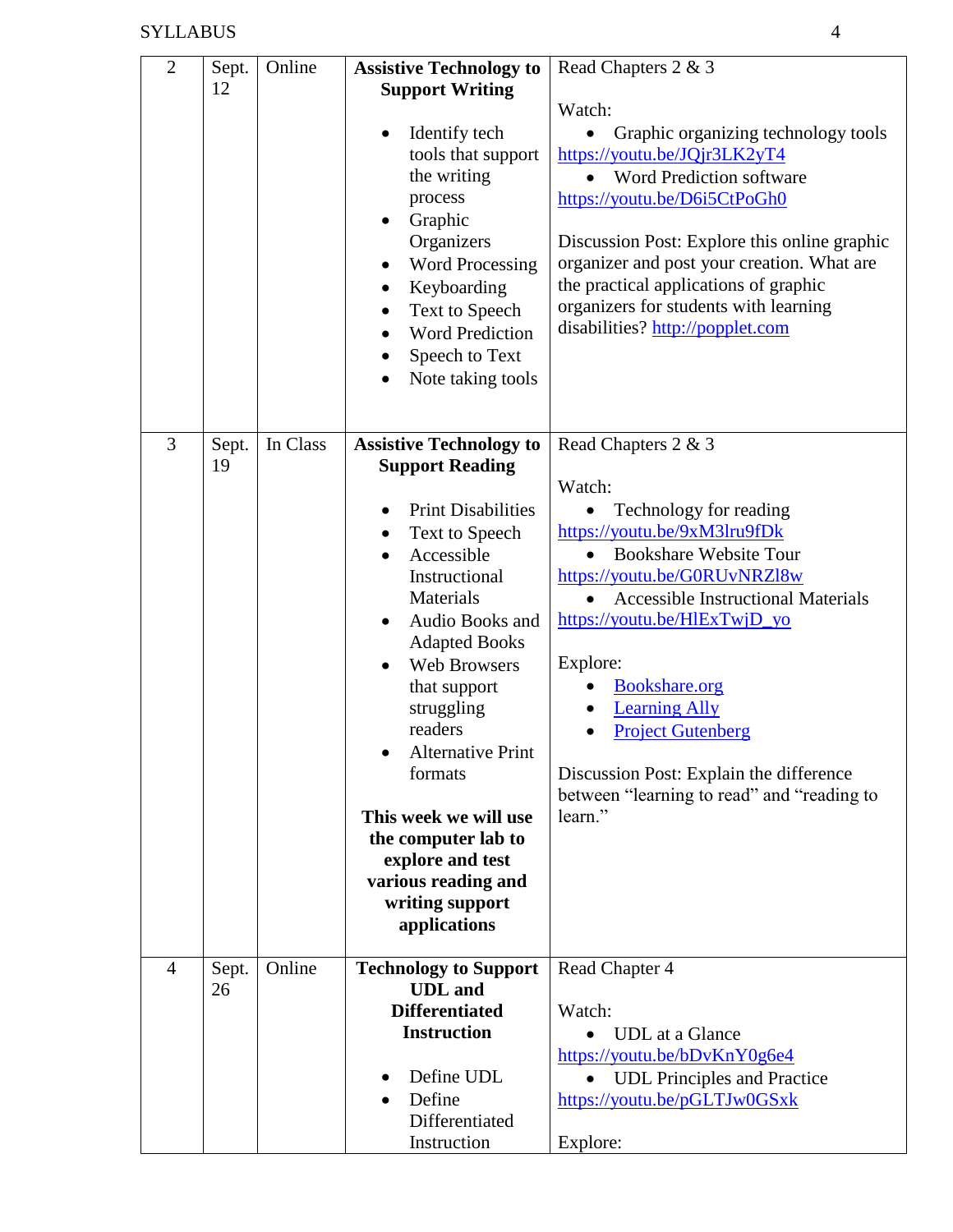|                |            |          | <b>Multiple Means</b>                   | <b>UDL Book Builder</b>                               |
|----------------|------------|----------|-----------------------------------------|-------------------------------------------------------|
|                |            |          | οf                                      | Pics4Learning                                         |
|                |            |          | Representation                          |                                                       |
|                |            |          | <b>Multiple Means</b>                   | Discussion Post: Go to                                |
|                |            |          | of Expression                           | http://edu.glogster.com. Browse through               |
|                |            |          | <b>Multiple Means</b>                   | sample posters then create your own.                  |
|                |            |          | of Engagement                           | Discuss how your students might respond to            |
|                |            |          | Web                                     | this method of expression.                            |
|                |            |          | Accessibility                           |                                                       |
|                |            |          |                                         |                                                       |
| 5              | Oct.       | In Class | <b>Technology Tools to</b>              | Read Chapter 5                                        |
|                | 3          |          | <b>Support Math</b>                     |                                                       |
|                |            |          |                                         | Watch:                                                |
|                |            |          | Application                             | Microsoft Math Add-In for Word                        |
|                |            |          | Features and                            | https://youtu.be/JqBlw7pDDwc                          |
|                |            |          | evaluation                              |                                                       |
|                |            |          | Visual-Spatial or                       | Virtual Manipulatives                                 |
|                |            |          | <b>Motor Control</b>                    | https://youtu.be/bNI6cfQyxDI                          |
|                |            |          | <b>Difficulties</b>                     |                                                       |
|                |            |          | Math Concepts,                          | AT for Math & Science                                 |
|                |            |          | Skills & Problem                        | https://youtu.be/Ik1BuiLyMkY                          |
|                |            |          | Solving                                 |                                                       |
|                |            |          |                                         | Discussion Post: Review an educational app            |
|                |            |          | This week we will use                   | for a desktop, laptop or tablet using this            |
|                |            |          | the computer lab to                     | <b>Rubric</b>                                         |
|                |            |          |                                         |                                                       |
|                |            |          | explore and test                        |                                                       |
|                |            |          | various math and UDL                    | <b>Assignment 1 Due</b>                               |
|                |            |          | support applications                    |                                                       |
|                |            |          |                                         |                                                       |
| 6              | Oct.       | Online   | <b>Assistive Technology to</b>          | Read Chapter 6                                        |
|                | 10         |          | <b>Enhance</b>                          |                                                       |
|                |            |          | Communication                           | Watch:                                                |
|                |            |          |                                         | Video Relay                                           |
|                |            |          | The Importance                          | https://youtu.be/WCtWFmkRFvc                          |
|                |            |          | of                                      | A Voice for my Son                                    |
|                |            |          | Communication                           | https://youtu.be/4LqDiij7ErI                          |
|                |            |          | Assistive                               |                                                       |
|                |            |          | Listening                               | Discussion Post: Reflect on the two video             |
|                |            |          | Devices                                 | links and their impact on education.                  |
|                |            |          | Video                                   |                                                       |
|                |            |          | Captioning                              |                                                       |
|                |            |          | Augmentative                            |                                                       |
| $\overline{7}$ |            |          | Communication                           |                                                       |
|                | Oct.<br>17 | In Class | <b>Assistive Technology</b>             | Read Chapter 7                                        |
|                |            |          | for Visual Supports                     | Watch:                                                |
|                |            |          | and Support Positive<br><b>Behavior</b> |                                                       |
|                |            |          |                                         | <b>Visual Supports and Line Drawings</b>              |
|                |            |          | Behavioral                              | https://youtu.be/XaiHCalHysY                          |
|                |            |          | Issues in students                      | Blossoming as a Child<br>https://youtu.be/r0adFdlbYZE |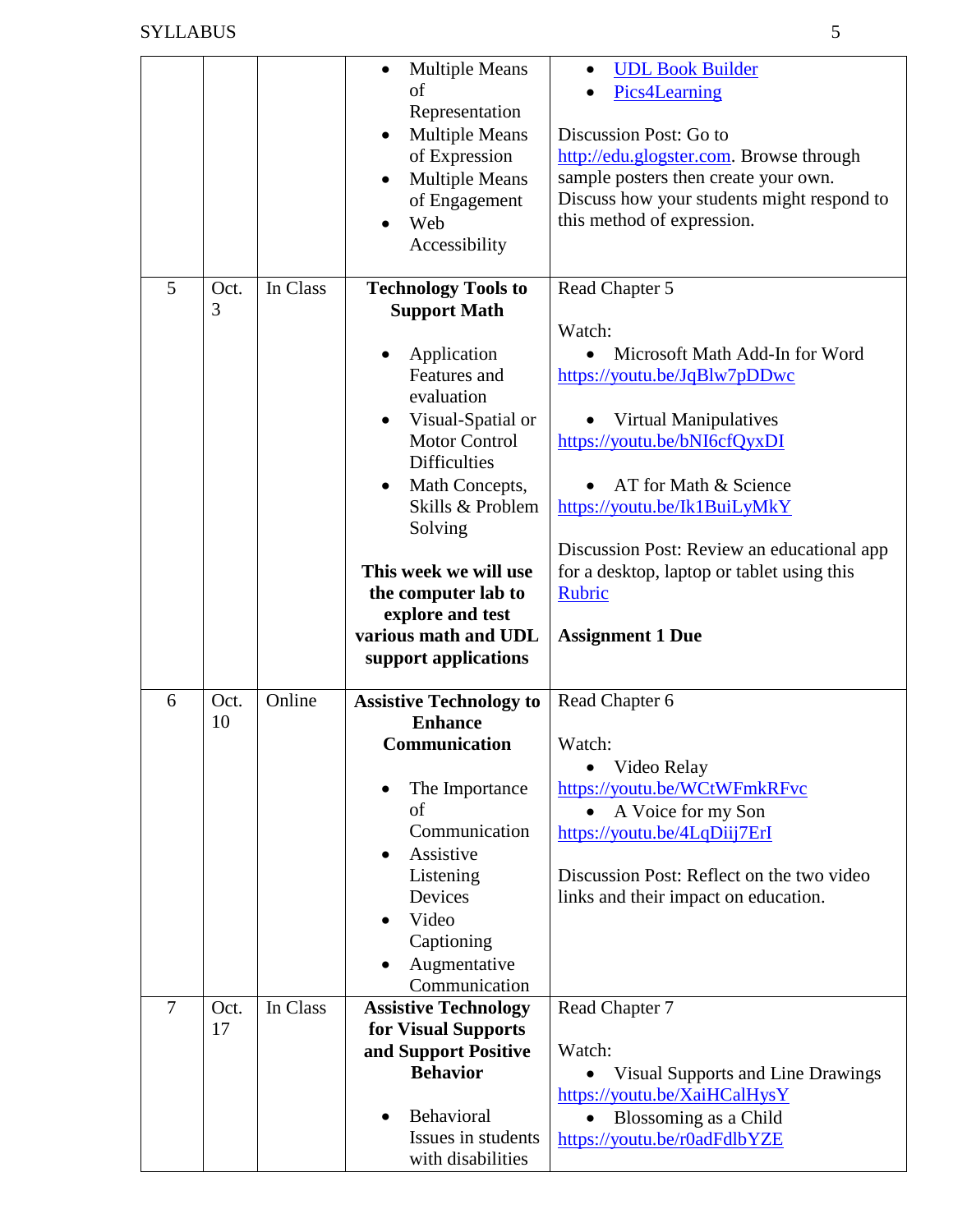|    |      |          | What are visual<br>$\bullet$ | Explore:                                      |
|----|------|----------|------------------------------|-----------------------------------------------|
|    |      |          | supports?                    | www.beevisual.com                             |
|    |      |          | Picture                      |                                               |
|    |      |          | Schedules                    | Discussion Post: Create a picture schedule,   |
|    |      |          | Video Modeling               | video modeling clip, or social story. Write a |
|    |      |          | <b>Social Stories</b>        | brief narrative explaining your decision      |
|    |      |          |                              | making and design process.                    |
|    |      |          | This week we will use        |                                               |
|    |      |          | the computer lab to          |                                               |
|    |      |          | explore and test             |                                               |
|    |      |          | various auditory and         |                                               |
|    |      |          | visual support devices       |                                               |
|    |      |          | and applications             |                                               |
| 8  | Oct. | Online   | <b>Providing Access to</b>   | Read Chapters 8 & 9                           |
|    | 24   |          | <b>Computers and Mobile</b>  |                                               |
|    |      |          | <b>Devices</b>               | Watch:                                        |
|    |      |          |                              | <b>Windows 10 Accessibility Features</b>      |
|    |      |          | Alternate Input              | https://youtu.be/WUKUtB7f9Vc                  |
|    |      |          | devices                      | iOS Voiceover<br>$\bullet$                    |
|    |      |          | <b>Alternate Output</b>      | https://youtu.be/VhjJjDMFOn0                  |
|    |      |          | options                      |                                               |
|    |      |          | Accessibility                | Explore:                                      |
|    |      |          | Features in                  | <b>Android Accessibility Features</b>         |
|    |      |          | Microsoft,                   | <b>Apple Accessibility Features</b>           |
|    |      |          | Android, and                 |                                               |
|    |      |          | Apple                        | Discussion Post: Explore Microsoft's ease of  |
|    |      |          | Keyboard<br>$\bullet$        | access center. Discuss your experience and    |
|    |      |          | modifications                | identify which types of individuals might     |
|    |      |          | and mouse                    | find the ease of access center most helpful.  |
|    |      |          | control                      |                                               |
| 9  | Oct. | Online   | <b>Augmentative and</b>      | Read Chapters 10 & 12                         |
|    | 31   |          | <b>Alternative</b>           |                                               |
|    |      |          | Communication                | Watch:                                        |
|    |      |          |                              | Augmentative Communication with               |
|    |      |          | Unaided                      | head switch                                   |
|    |      |          | communication                | https://youtu.be/OgpiFJcw6kk                  |
|    |      |          | Low-tech                     | <b>Eye Gaze</b>                               |
|    |      |          | communication                | https://youtu.be/Qm1AZf23kdM                  |
|    |      |          | Mid-tech                     | Proloquo2Go                                   |
|    |      |          | communication                | https://youtu.be/oYpvC-dSTlY                  |
|    |      |          | High-tech<br>$\bullet$       |                                               |
|    |      |          | communication                | Discussion Post: Watch several videos of      |
|    |      |          | Selection and                | augmentative communication users of           |
|    |      |          | design                       | different ages. Plan the transition of these  |
|    |      |          | considerations               | students into your classroom. How would       |
|    |      |          | Assessment                   | you ensure successful implementation?         |
|    |      |          |                              |                                               |
| 10 | Nov. | In Class | <b>Assistive Technology</b>  | Read Chapter 11                               |
|    | 7    |          | for Early                    |                                               |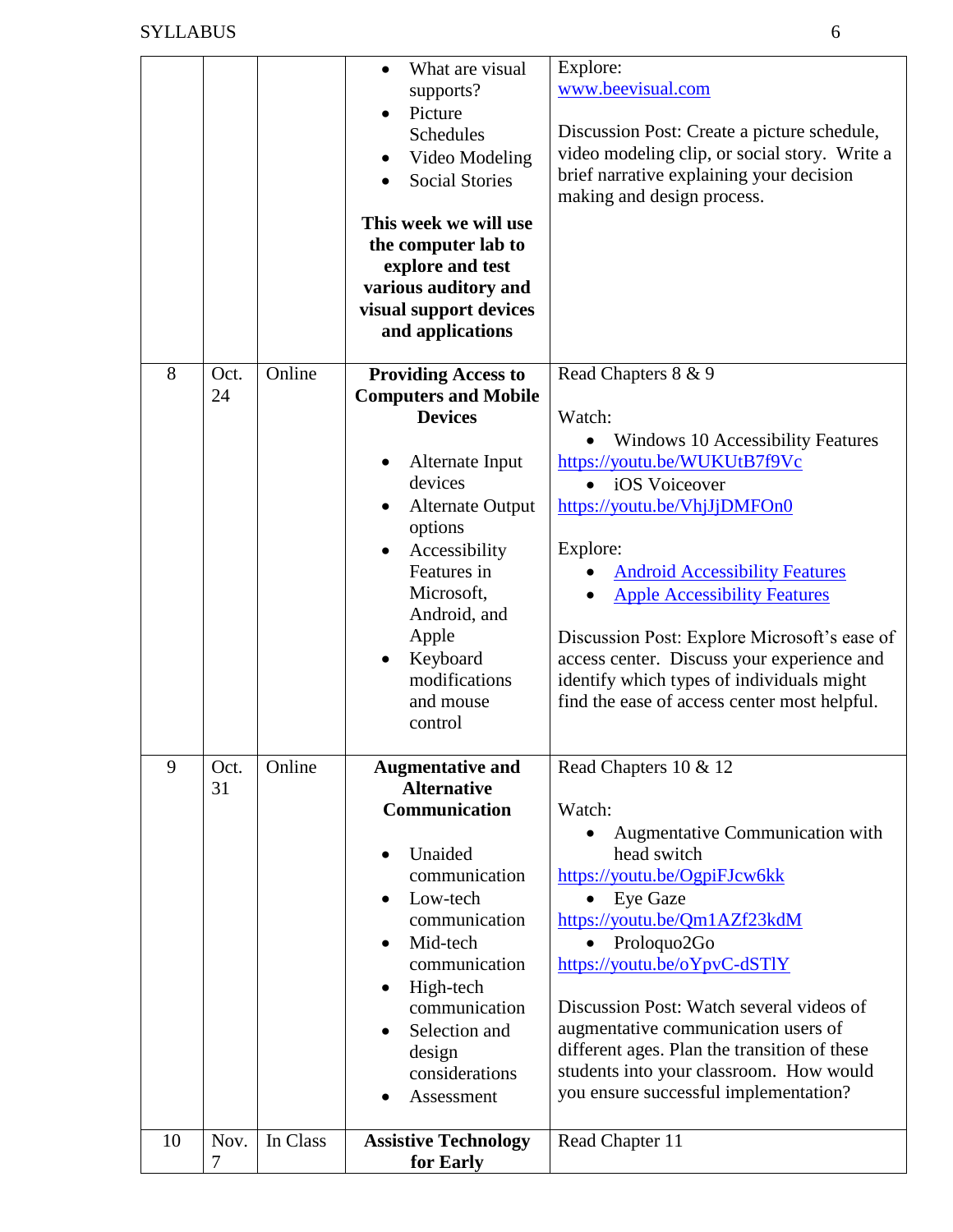|    |            |          | <b>Communication and</b><br><b>Emergent Literacy</b><br>What is<br>communication?<br>Language<br>development<br>Technology tools<br>for early<br>communication<br>development<br>Emergent<br>literacy<br>This week we will use<br>the computer lab to<br>explore and test<br>various computer<br>access and<br>augmentative<br>communication<br>support devices and<br>applications | Watch:<br><b>Switch Adapted Toys</b><br>https://youtu.be/x0CVVnw2s94<br>Read:<br>Learning to Communicate: Strategies<br>for Developing Communication with<br><b>Infants Whose Multiple Disabilities</b><br>Include Visual Impairment and<br><b>Hearing Loss</b><br>https://www.osepideasthatwork.org/node/150<br>Discussion Post: Select a children's book.<br>Describe a set of objects that can be used as<br>the story is being read aloud. |
|----|------------|----------|-------------------------------------------------------------------------------------------------------------------------------------------------------------------------------------------------------------------------------------------------------------------------------------------------------------------------------------------------------------------------------------|------------------------------------------------------------------------------------------------------------------------------------------------------------------------------------------------------------------------------------------------------------------------------------------------------------------------------------------------------------------------------------------------------------------------------------------------|
| 11 | Nov.<br>14 | In Class | <b>Technology</b><br><b>Evaluations and</b><br><b>Decision Making</b><br>Team approach<br>to assessment<br>Task and<br>environmental<br>considerations<br>QIAT - Quality<br>Indicators for<br>Assistive<br>Technology<br>Training and<br>technical support<br><b>SETT</b><br>Framework for<br>decision making                                                                       | Read Chapter 13<br>Watch:<br><b>Quality Indicators for Assistive</b><br>Technology<br>https://youtu.be/UkGtctUD9P8<br>Read:<br><b>The SETT Framework</b><br>Discussion Post: Identify the four<br>components of the SETT Framework and<br>explain the significance of the order in which<br>they are considered.                                                                                                                               |
| 12 | Nov.<br>21 | Online   | <b>Technology</b><br>Implementation<br>Legal Basis for<br>AT<br><b>IEP AT</b><br>consideration                                                                                                                                                                                                                                                                                      | Read Chapters 14 & 15<br>Watch:<br><b>AT Consideration</b><br>https://youtu.be/EQBqGuTCS5I<br>AT Implementation<br>https://youtu.be/WOn-iCFgylI                                                                                                                                                                                                                                                                                                |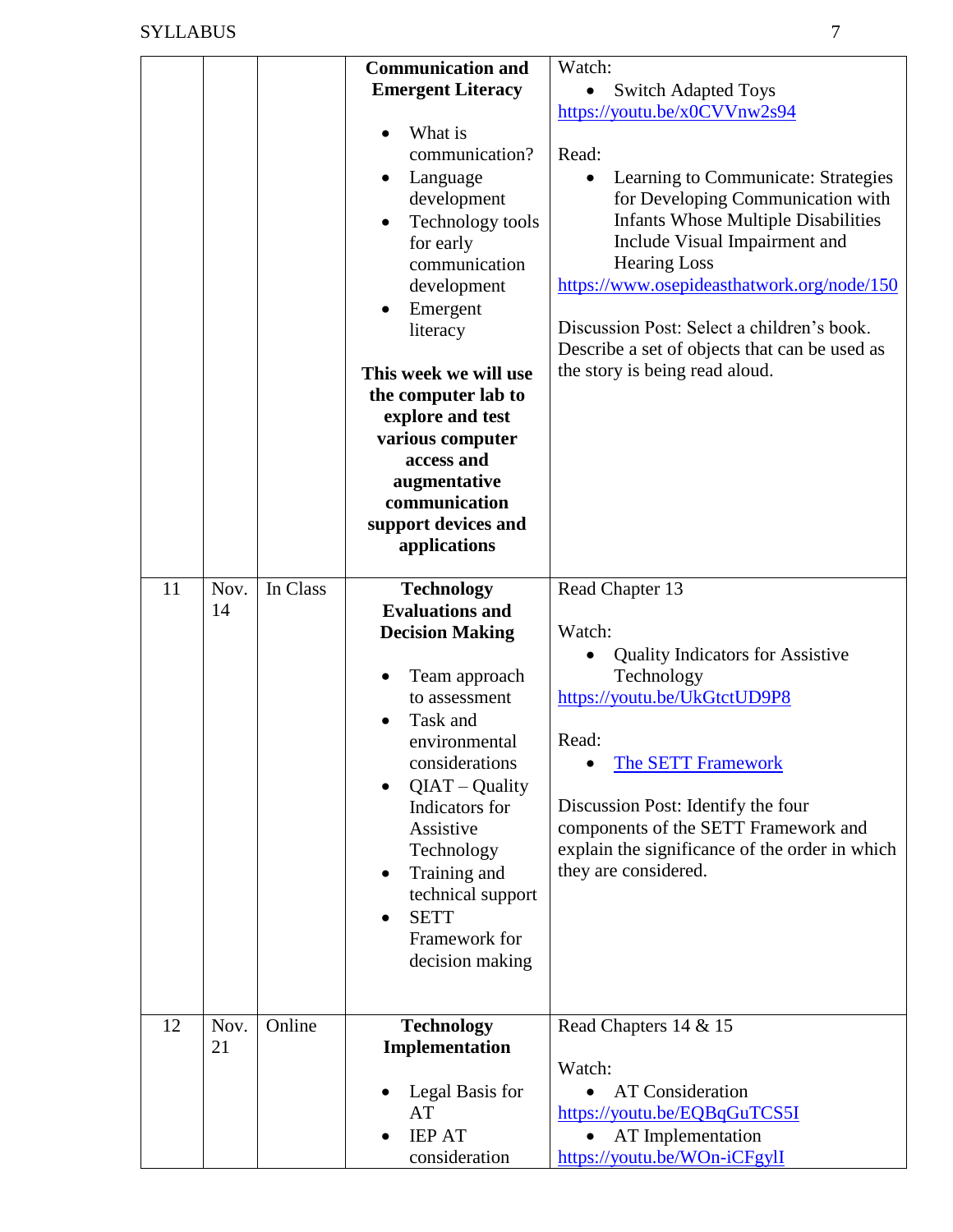|    |            |          | <b>IEP</b> present<br>levels of<br>educational<br>performance<br>Technology<br>$\bullet$<br>focused IEP<br>goals<br>Accommodations<br>and<br>modifications<br>Implementation<br>Issues in AT<br>Implementation<br>Funding | Read:<br>Making it work $-$ It's a team effort<br><b>Assistive Technology Model</b><br><b>Operating Guidelines for School</b><br><b>Districts and IEP Teams</b><br>Discussion Post: Identify the major funding<br>sources for assistive technology. What are<br>the major issues?<br><b>Assignment 2 Due – Submit Link to the</b><br>discussion board |
|----|------------|----------|---------------------------------------------------------------------------------------------------------------------------------------------------------------------------------------------------------------------------|-------------------------------------------------------------------------------------------------------------------------------------------------------------------------------------------------------------------------------------------------------------------------------------------------------------------------------------------------------|
| 13 | Nov.<br>28 | In Class | <b>Group Presentations</b>                                                                                                                                                                                                |                                                                                                                                                                                                                                                                                                                                                       |
| 14 | Dec.<br>5  | In Class | <b>Group Presentations</b>                                                                                                                                                                                                |                                                                                                                                                                                                                                                                                                                                                       |
| 15 | Dec.<br>12 | Online   | Wrap-up and Final<br><b>Project Submissions</b>                                                                                                                                                                           | <b>Assignment 3 Due</b>                                                                                                                                                                                                                                                                                                                               |
|    |            |          |                                                                                                                                                                                                                           |                                                                                                                                                                                                                                                                                                                                                       |

# **Evaluation Measures for Determining Students' Grades**

## 1. **Attendance, Weekly Assignments, and Blackboard Participation** (25 Points)

## 2. **Assignments**

• **Observe/ Interview** a person with a disability (or their parent/guardian/teacher) who uses assistive technology in daily life. The technology could be a computer, an iPad, a mobile device, an augmentative communication device, or any low-tech or mid-tech device. Write a paragraph introducing the person. (Included in report should be a completed observation report form (found on Blackboard) **plus** a 2-page report which includes what was observed, the setting and your impressions) (25 Points) **Due Oct. 3**

## **Assistive Technology Portfolio (Group Project)**

For this project, students will design a digital portfolio of technology tools that have been collected over the course of the semester. At least five different software applications **and** five pieces of hardware should be identified. The portfolio will include:

- **1.** A detailed description of the software application or hardware device including a picture of the device/ software and an explanation of how the device works.
- **2.** Purchase information including manufacturer name, address, phone number, web address, and pricing.

**3.** A detailed description of how the software/hardware could be used by at least three different types of students (**having three different disabilities**). For example, you might select a text-to-speech application, describe it in detail, and discuss how it could be used with students with visual impairments, learning disabilities, and speech impairments. Do not just list the disabilities but describe how the software/hardware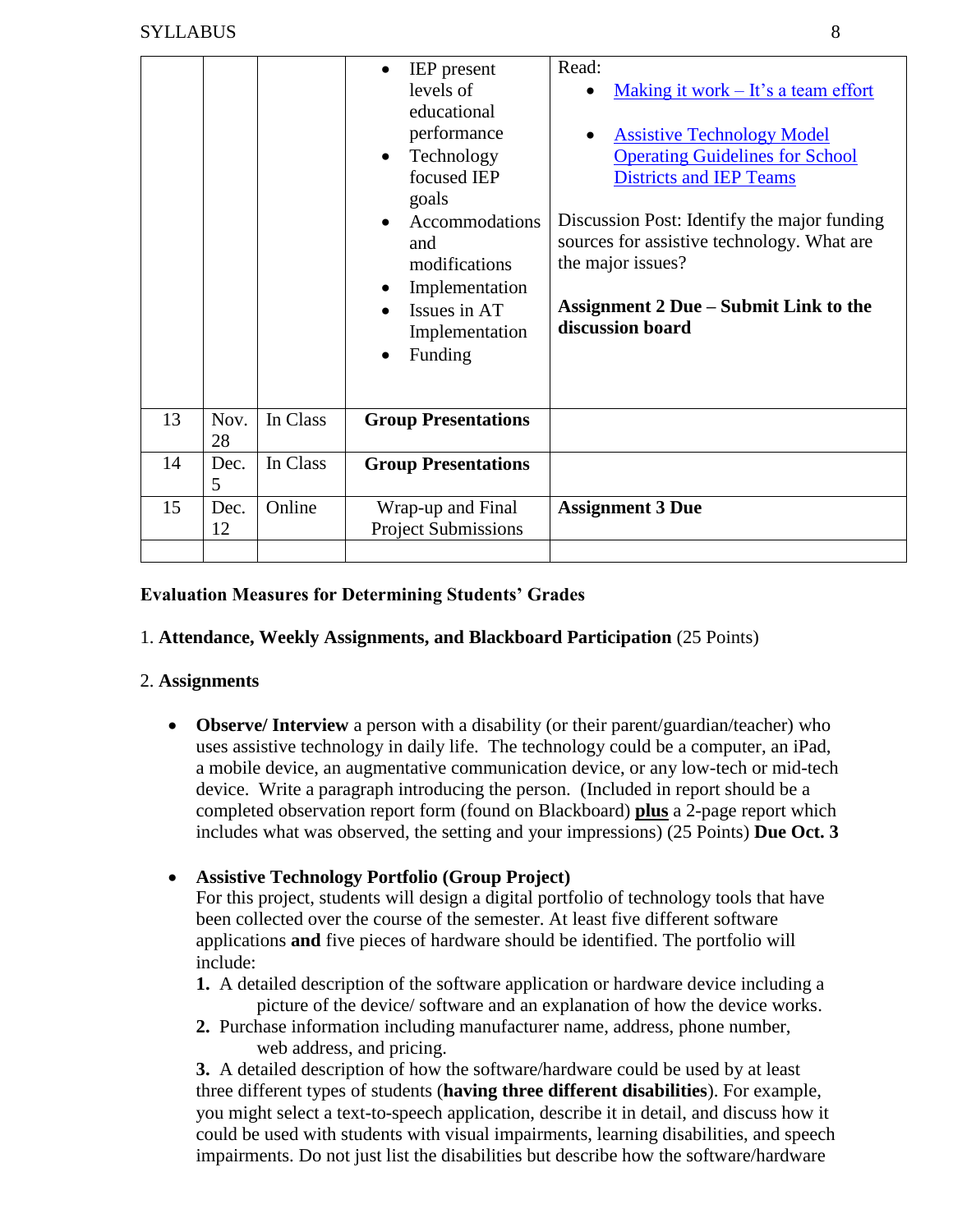can be applied in a classroom setting. Groups of no more than three are acceptable. The link to your digital portfolio needs to be accessible to all students and posted to the appropriate discussion board. (25 Points) **Due Nov. 21**

## **Assistive Technology Plan**

Create an assistive technology plan for a student in your class. The plan should include:

- Student information including age, grade, environment, and disability.
- Detailed information about the task, the student needs, and abilities.
- Consideration of relevant environmental issues.
- Detailed information about the piece of technology being considered.
- Information on training, support, and assessment.

The final report should be 5-6 pages in APA format and be submitted via Blackboard. (25 Points) **Due Dec. 12th**

## **Grades**

93-100 Points  $= A$  $90-92$  Points = A- $87-89$  Points = B+  $83-86$  Points = B  $80-82$  Points = B- $77-79$  Points =  $C+$  $73-76$  Points = C  $70-72$  Points = C-69-65 Points  $= D$ 59 and Below  $=$  F

# **Academic Integrity Policy**

It is expected that all work produced for this course is your own. If you plagiarize by using someone else's work as you own, you will automatically receive an "F" for the course. No exceptions. All assignments will be submitted to a plagiarism prevention service.

## **Office of Specialized Services**

Accommodations will be provided for all students with a documented disability**.** If you require accommodation, please contact both your instructor and the Office of Specialized Services (800-555-1234) within the first two weeks of the semester.

## **Bibliography:**

## **A. Required Text**

Dell, A. G., Newton, D. A., & Petroff, J. G. (2016). *Assistive technology in the classroom: Enhancing the school experiences of students with disabilities*. Boston: Pearson

# **B. Supporting Bibliography**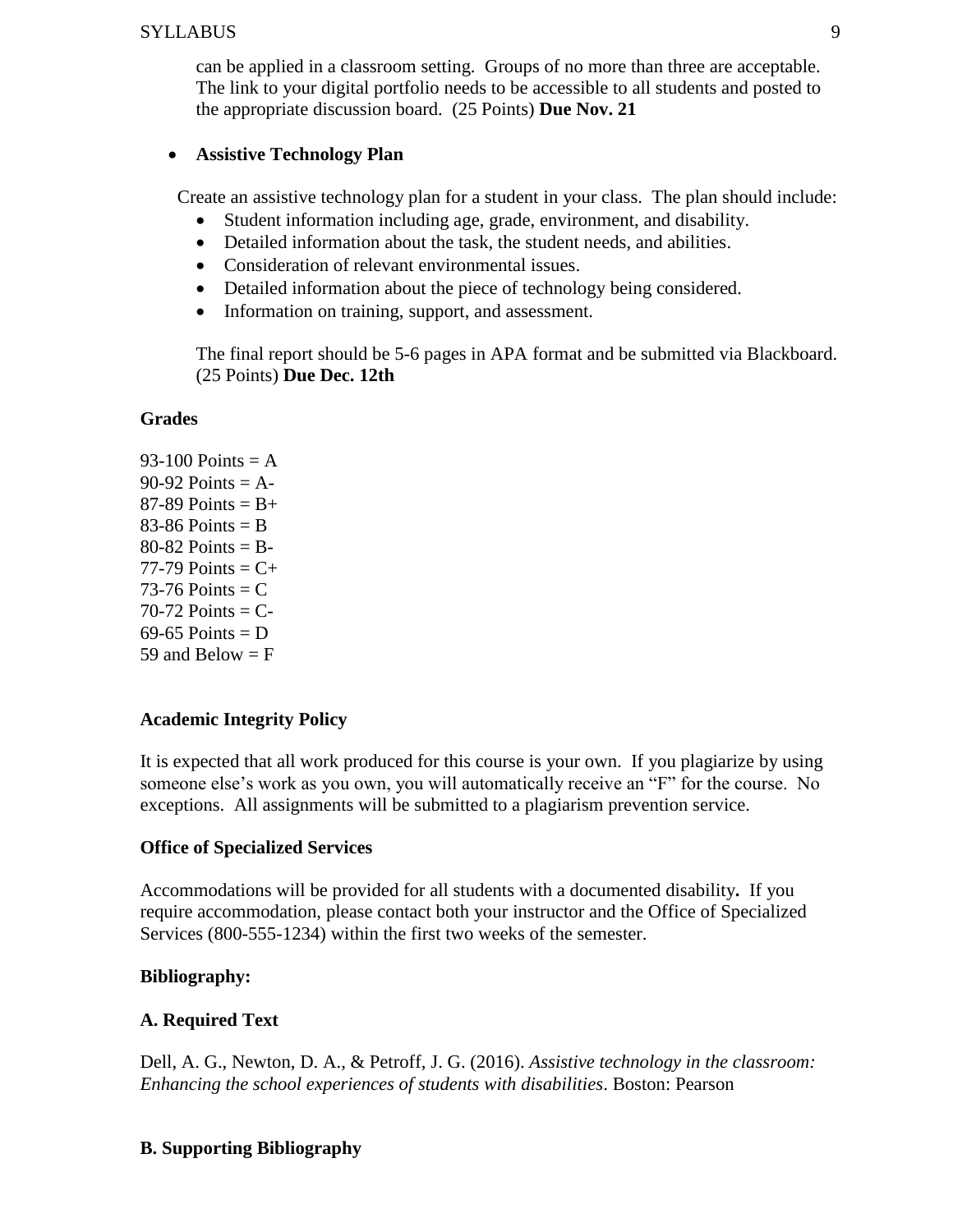Alliance for Technology Access (1996). *Computer resources for people with disabilities*. Hunter House Publishing.

Angelo, J. (1997). *Assistive technology for rehabilitation therapists*. Philadelphia: F.A. Davis.

Anson, D. K. (1997). *Alternative computer access: A guide to selection*. Philadelphia: F.A. Davis.

Baine, D. (1982). *Instructional design for special education*. Englewood Cliffs, NJ: Educational Technology Publications.

Barcus, M., Flippo, K. F., & Inge, K.J. (1995). *Assistive technology: A resource for school, work, and community*. Paul H. Brooks Publishing.

Brett, A., & Provenzo, E. F. (1995). *Adaptive technology for special human needs*. Albany: State University of New York Press.

Carroll, J. J. (1992). *Computer and curriculum – training program development*. Natick, MA: Special Resource Publications.

Church, G., & Glennen, S. (1992). *The handbook of assistive technology*. Singular Publishing Company.

Clancy, J. C. (1991). *Special needs software and resources: A guide and directory* (4<sup>th</sup> ed.). Software and Resources.

*Closing the gap and closing the gap resource directory*. Henderson, MN: Closing the Gap.

Dockterman, D. A. (1991). *Great teaching in the one computer classroom*. Watertown, MA: Tom Snyder Productions.

Galvin, J. C., & Scherer, M.J. (1996). *Evaluating, selecting, and using appropriate assistive technology*. Aspen.

Lazzaro, J. J. (1996). *Adapting PC's for disabilities*. Addison-Wesley.

Lazzaro, J. J. (1993). *Adaptive technologies for learning and work environments*. American Library Association.

Lewis, R. B. (1993). *Special education technology: Classroom application*. Pacific Grove: Brooks/ Cole Publishing.

Lindsey, J. D. (1993). *Computers and exceptional individuals, 2nd Ed*. Austin, TX: Pro-Ed.

McCormic, J. A. (1994). *Computers and the Americans with disabilities act: A manager's guide*. New York: Windcrest/ McGraw-Hill.

Male, M. C. (1993). *Creating exceptional classrooms: Technology options for all*. Boston: Allyn and Bacon.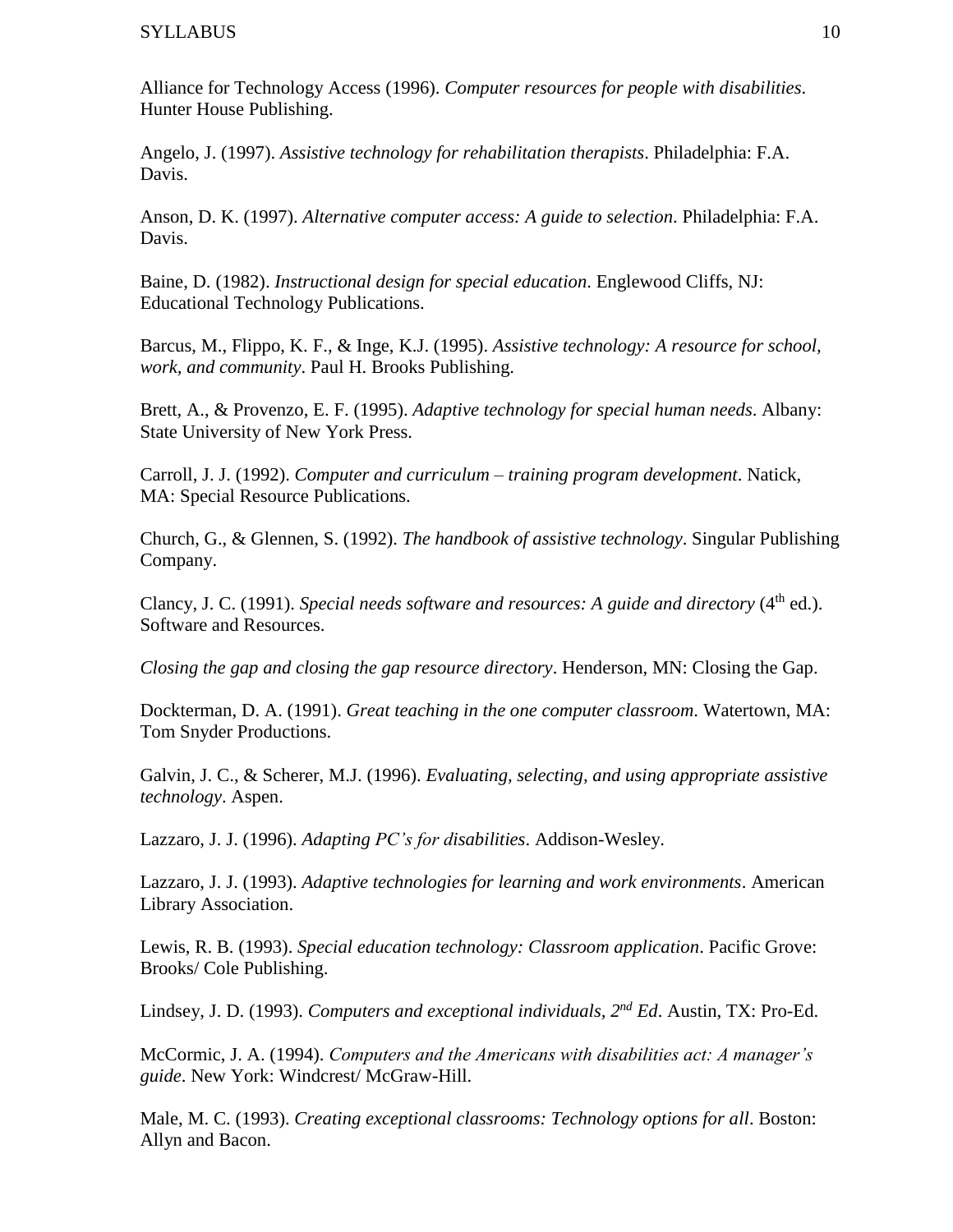Male, M.C. (1994). *Technology for inclusion: Meeting the special needs of all students*. Boston: Allyn Bacon.

Ray, J.R., & Warden, K. (1995). *Technology, computers and special needs learner*. Albany, NY: Delmar Publishers.

Scherer, M.J. (1996). *Living in the state of stuck*, 2<sup>nd</sup> Ed. Brookline.

#### **C. Additional Resources**

Overviews of Assistive Technology <http://www.edutopia.org/article/assistive-technology-resources>

IRIS Center at Vanderbilt University, Modules on Assistive Technology <https://iris.peabody.vanderbilt.edu/iris-resource-locator/?term=assistive-technology>

Center for Technology and Disability <http://www.ctdinstitute.org/>

Disability Law: Section 508 <https://www.justice.gov/crt/department-education-q>

History of Assistive Technology <http://www.disabilitymuseum.org/dhm/index.html>

Universal Design <http://www.cast.org/our-work/about-udl.html#.WZMIw1GGM2x>

Read Write Think <http://www.readwritethink.org/>

Graphic Organizers <http://www.inspiration.com/>

Bookshare <https://www.bookshare.org/cms/>

QIAT <http://www.qiat.org/>

SETT Framework <http://www.joyzabala.com/Documents.html>

Information for Parents [https://www.greatschools.org/gk/articles/matching-assistive-technology-tools-to-individual](https://www.greatschools.org/gk/articles/matching-assistive-technology-tools-to-individual-needs/)[needs/](https://www.greatschools.org/gk/articles/matching-assistive-technology-tools-to-individual-needs/)

Software Evaluation [http://www.teach-nology.com/teachers/educational\\_technology/software/](http://www.teach-nology.com/teachers/educational_technology/software/)

Augmentative and Alternative Communicatin <https://www.isaac-online.org/english/home/>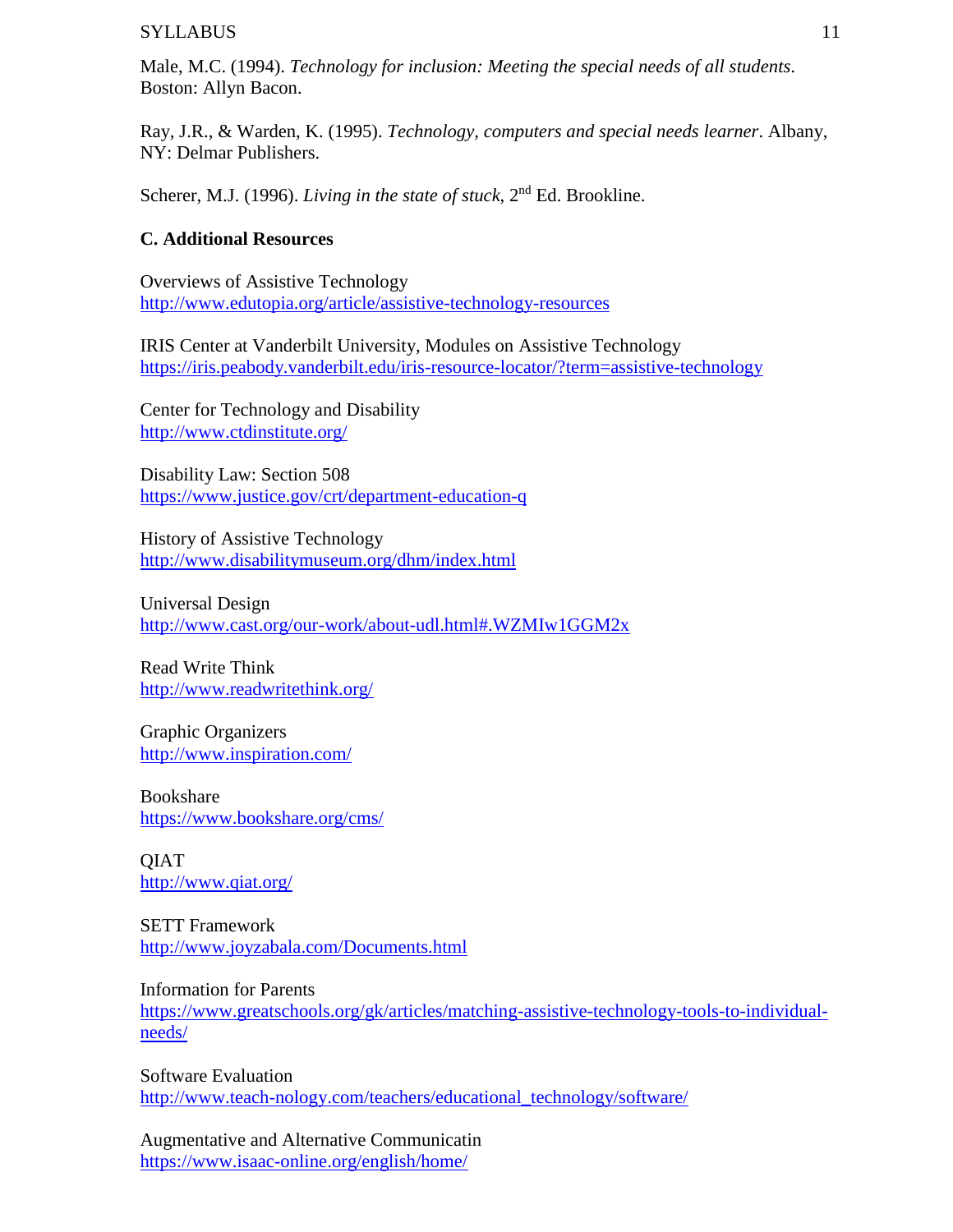Dell, A. G., Newton, D. A., & Petroff, J. G. (2017). *Assistive technology in the classroom: Enhancing the school experiences of students with disabilities*. Boston: Pearson.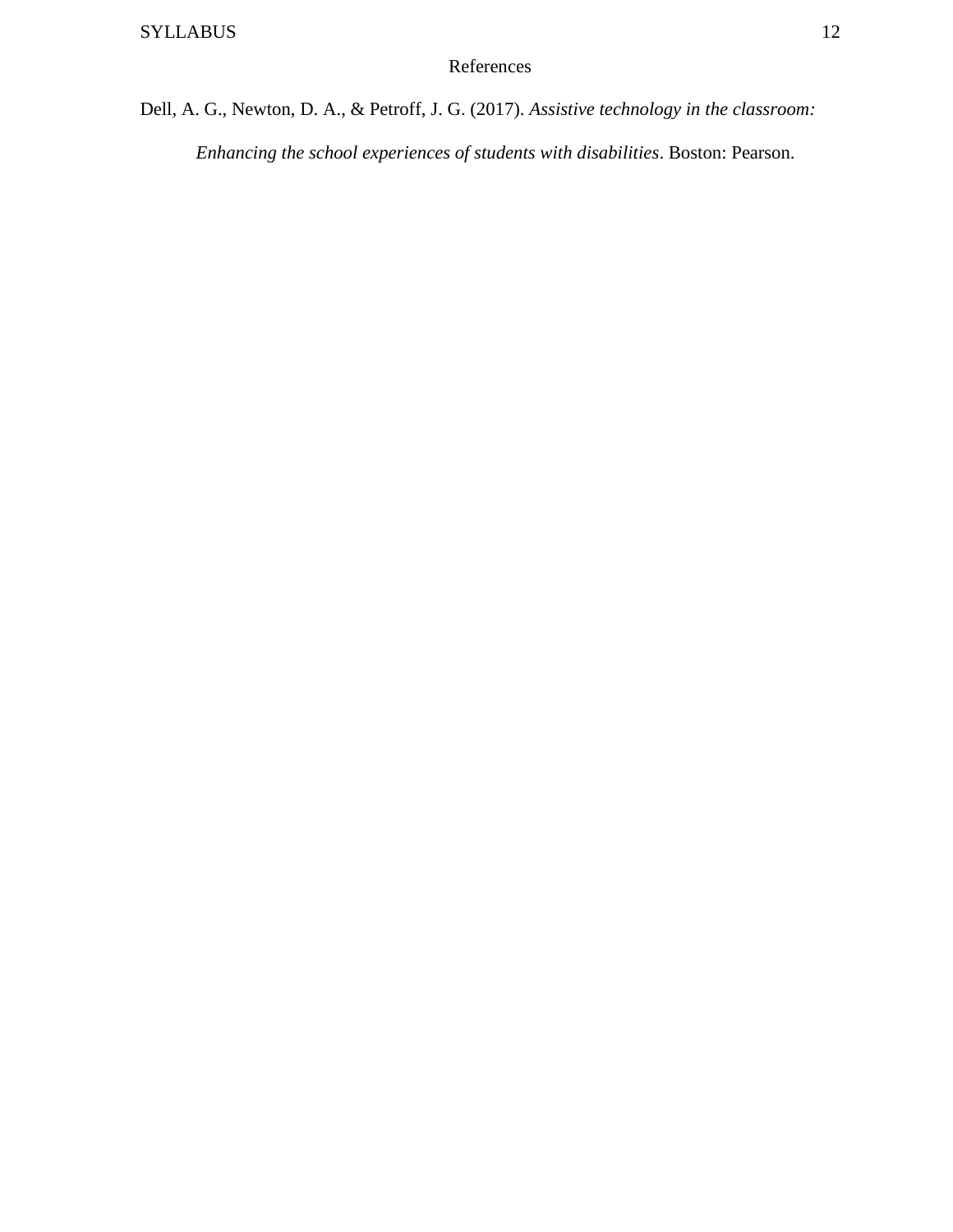Appendix

Assignment 3: Syllabus *by* Stephanie Talalai **Submission date:** 15 -Aug -2017 11:54AM (UTC -0400) **Submission ID:** 837325959 File name: Talalai\_Proj\_3.docx (37.9K) **Word count:** 2303 **Character count:** 15206 25 % SIMILARIT Y INDEX 23% INT ERNET SOURCES 10% PUBLICAT IONS 18% ST UDENT PAPERS 1 4% 2 3% Assignment 3: Syllabus ORIGINALITY REPORT PRIMARY SOURCES Submitted to Grand Canyon University St udent Paper Submitted to American Intercontinental 1% 1% 1% University Online St udent Paper www.edb.utexas.edu Int ernet Source www.pearsonhighered.com Int ernet Source  $1%$ 1% assist.batol.net Int ernet Source www.ntnu.edu.tw Int ernet Source Submitted to Georgia College & State 1% 1% 1% **University** St udent Paper www.siva.it Int ernet Source cuseinkenya.syr.edu Int ernet Source 1% 1% www.sportcentric.com Int ernet Source www.dr -banderalotaibi.com Int ernet Source DUHANEY, LAUREL M. GARRICK DUHANEY, 13 1% 1% DEVO. "ASSISTIVE TECHNOLOGY: MEETING THE NEEDS OF LEARNERS WITH DISABILITIES.", International Journal of Instructional M, Fall 2000 Issue Publicat ion www.paperworkliteracy.com Int ernet Source www.webworldinc.com Int ernet Source